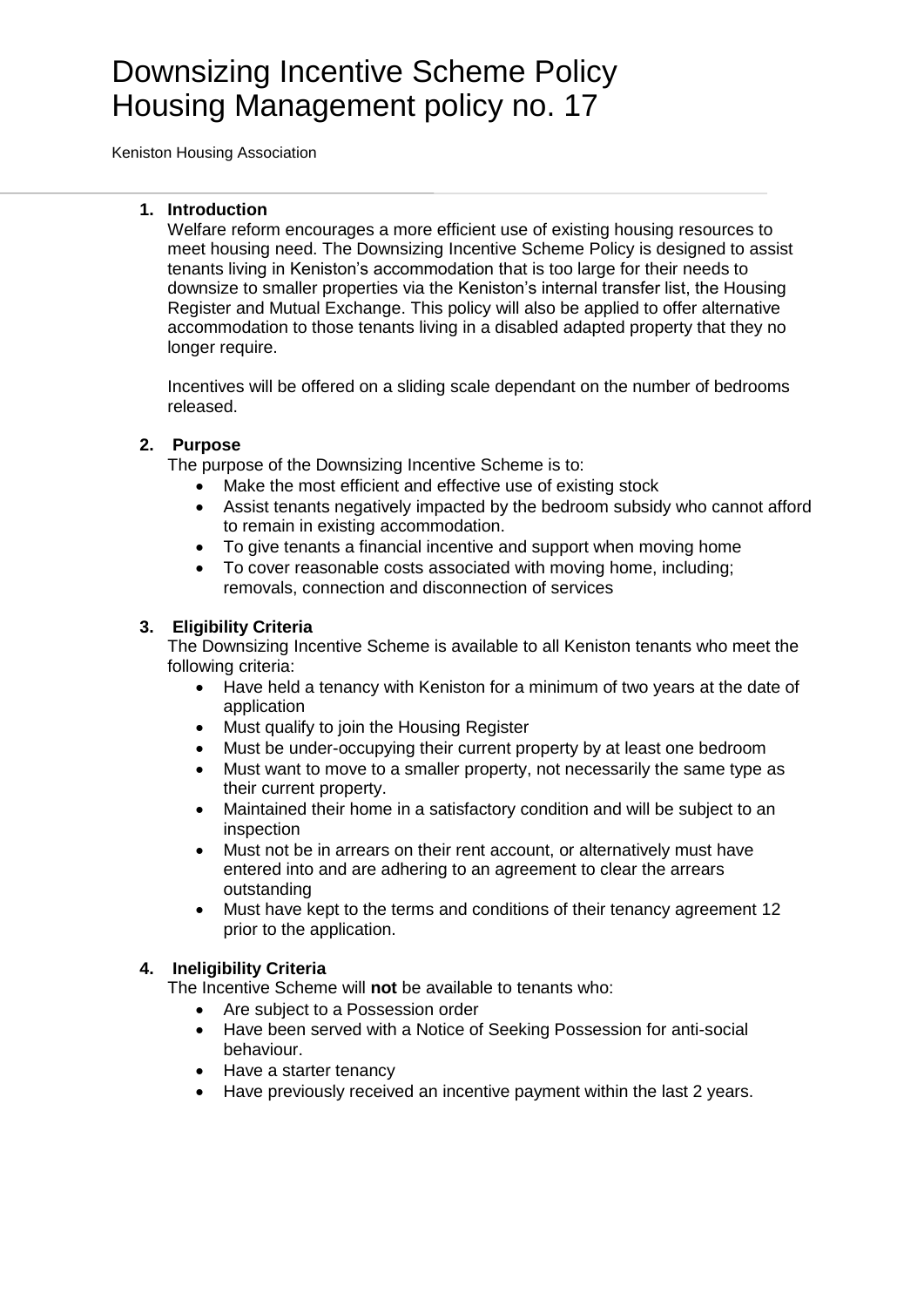Keniston Housing Association

The following restrictions/condition will also apply:

- Applications will not be accepted from households against whom Keniston has started court legal proceedings.
- Applications will not be accepted from households with rent arrears where reasonable repayment of the debt cannot be negotiated prior to the application.

#### **5. Existing rent arrears**

As per the eligibility criteria, tenants with existing rent arrears will only be eligible for the scheme if they have a clear rent account or have entered into and are keeping to a repayment agreement for a period of 6 months with a review after 3 months. The only other cases where applications from tenants with existing rent arrears will be considered are in cases where the tenants/s is considered to have genuine financial hardship and are negatively affected by the bedroom subsidy and cannot make sufficient payments and:

Where payment of the incentive will clear any existing arrears and other housing related debt in full; or

In exceptional circumstances where the payment of the incentive will clear the majority of any existing arrears and housing related debt and an agreement is entered into in respect of the remaining arrears.

#### **6. Removal costs**

A fixed payment of £1200 will be made to help with the reasonable costs of moving to a smaller home and can be used for;

- The cost of removals
- Property or garden clearance
- Decorating or decorating vouchers
- Replacing carpets and curtains

#### **7. Incentive Payments**

In addition to the fixed payment, an incentive payment will be paid to qualifying tenants under this policy. This will be £500 for every bedroom released.

An additional incentive payment of £500 will be paid to those tenants who transfer to a smaller property and leave their tenancy clear of goods and in a clean and tidy condition as required by the Housing Officer. This incentive payment does not apply to mutual exchanges.

Keniston reserves the right to reduce the incentive payments above by:

- Any housing related debts owed to Keniston at the time of the transfer; and / or
- The cost of any work that Keniston has to undertake to the vacated property as a result of damage or neglect on the part of the tenant; and/or
- Any outstanding court costs.

The above payments will be made subject to the budget being available, and the budgetary requirement will be reviewed each year.